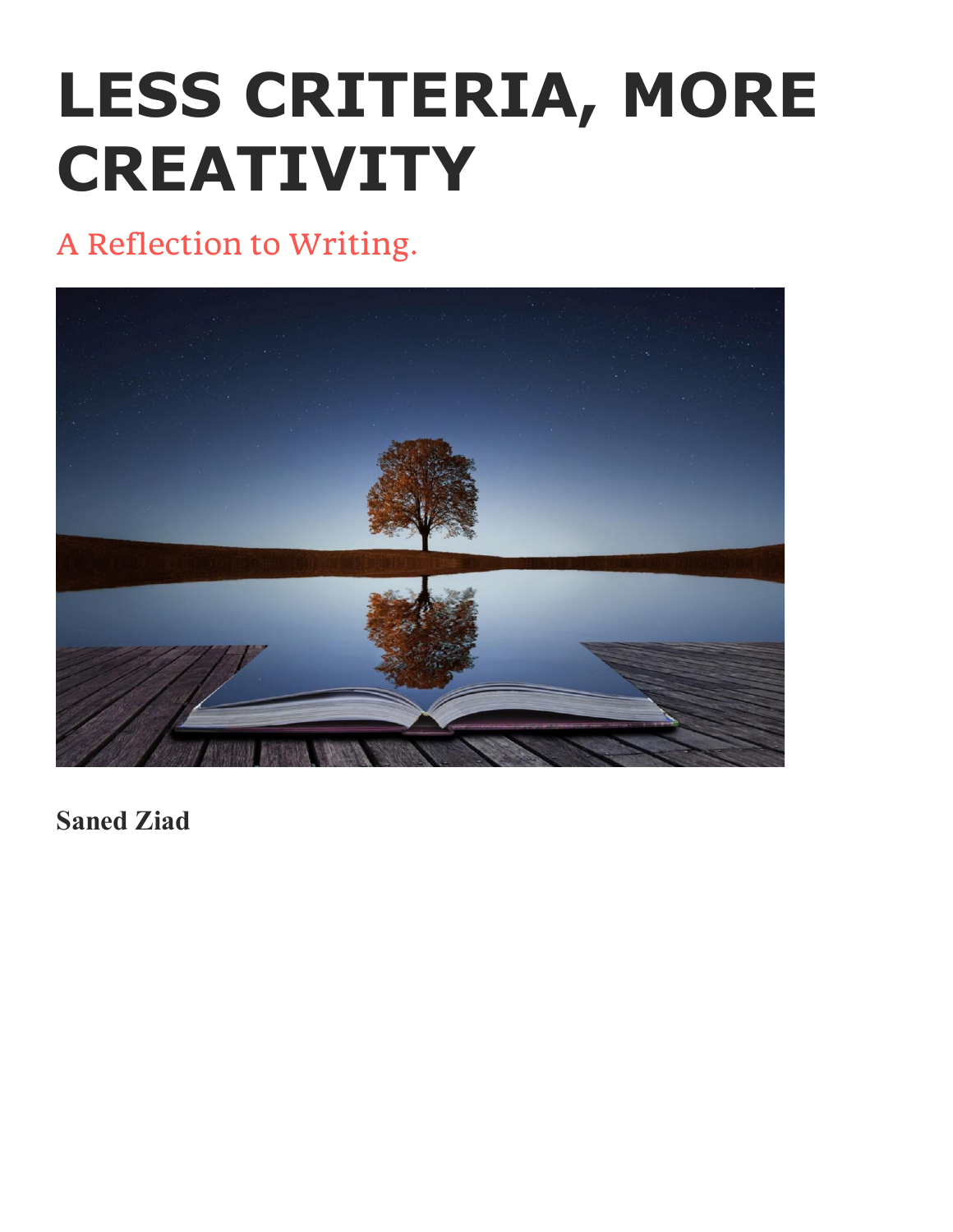#### **FINAL REFLECTION**

Dorthy Parker once said "Creativity is a wild mind and a disciplined eye" highlighting the word discipline it is clear that without it no creative ideas would flow out to be tangible or relatable. So many are able to think creatively but what's the point, if it isn't at least expressed through a form of art in which everyone would understand. Creative writing is a significant form of art by itself in which people use in order to transform their volatile and flowing thoughts into words that have pattern and tell a meaningful story.

On my endeavor this semester, I honestly thought this creative writing course was going to be challenging for me partially because it had been over 4 years since I took an English course, and I wasn't confident in my literature skills. But it turned out to be an entirely different experience than what I was expecting. Diving into memoirs was an interesting subject, it helped me reflect more on my past experiences and remember how and what I used to be. The criteria wasn't too complicated for me because it required a type of experience that probably everyone has in common like "meet my.." which indicated that everyone has valuable things that they can introduce and talk about which also might represent their personalities.

I learned many things as a reader especially when reading things that are considered personal to many people that they won't be able to just talk about out loud even if this was a speech class. I learned that writing does make you more confident, and yes there are those who speak better than they can write, but writers have the potential to get more creative and have much more freedom than speakers in my opinion. When I started writing memoirs, I didn't try to remember simple things or just come up with an idea that will be easy to talk about, because I tend to take my time thinking about an idea when digging in my past experiences in order to pick out an actual interesting topic that will help me make a catchy start and keep the reader engaged.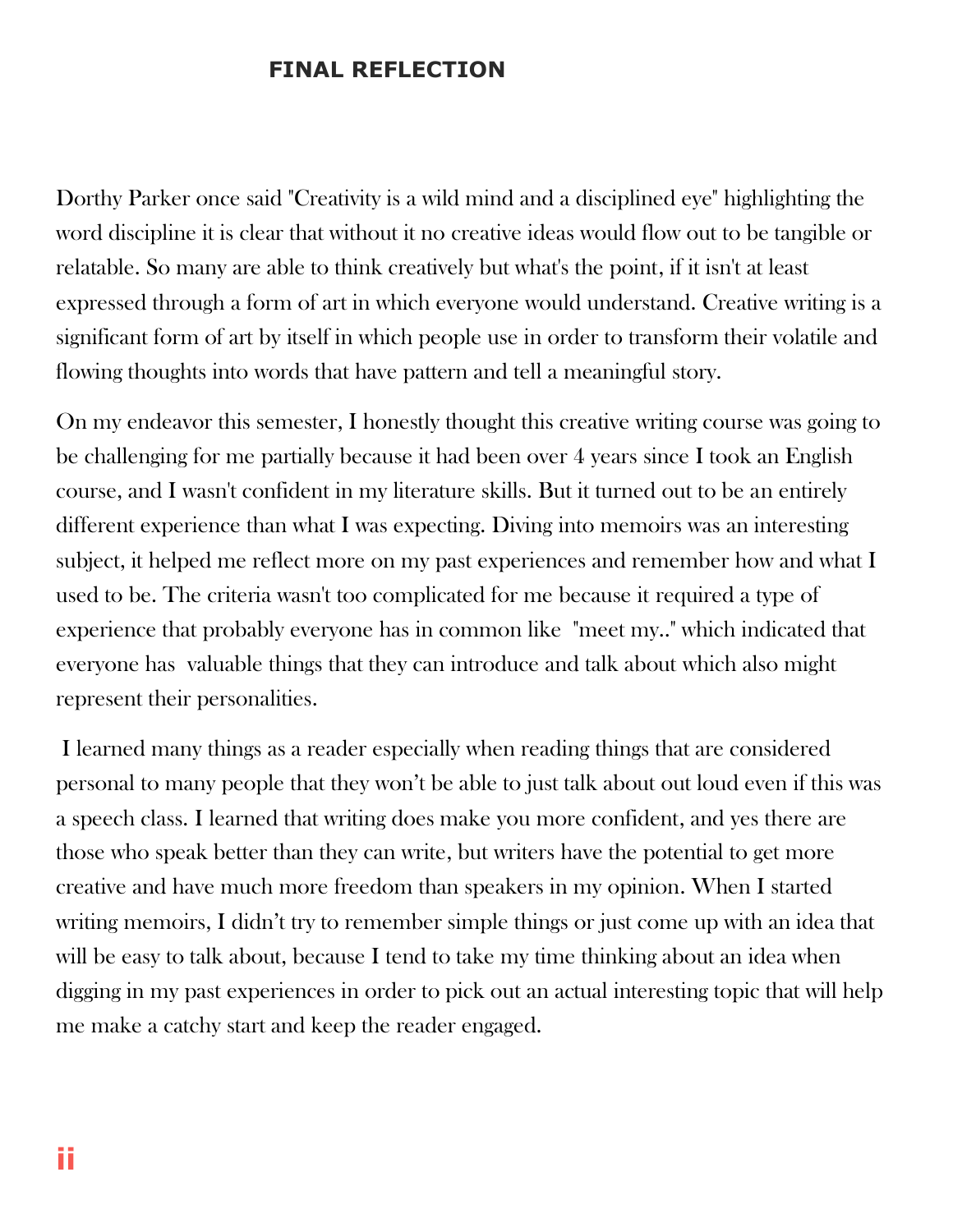Writing short stories did evoke some of my senses to not only tell a story but to create one using elements, bits and pieces of many fairy tales, stories, movies, novels and TV shows that I watched while growing up. One challenge I faced while writing story one is that it had to have the same element of arguments, dialogue and conflict. I honestly faced some setbacks because I wanted to create a story that would resemble that experience.

I learned a lot about myself this semester, that there's plenty of room for improvement on my end to be able to write academically again without feeling insecure about my lack of practice. I will be taking this with me through the rest of my academic career and will try to write more creatively and try my best to add every bit of originality to my sentences without sounding like a textbook. I look forward to write pieces that could be heard not just read, meaning the sentences would come out like lines heard from a podcast that resonates with the readers and keep them engaged.

## **MEMOIR**

When I was in elementary school, my uncle gave me his vintage Casio CMD-40 watch that had a special feature; TV remote control. To my knowledge the Japanese made watch was released in 1992 and he had been using it for a couple of years before he gave it to me in 2006. It had a small paper manual which included codes for different TV brands like Sony, LG, Toshiba, and etc. The watch also had a calculator and I just fell in love with it. I used it every time I got a chance. I wasn't a kid with the best qualities, I loved troublemaking and often flexed with my watch in front of my friends but didn't tell anyone about its remote control feature and decided to keep it a secret.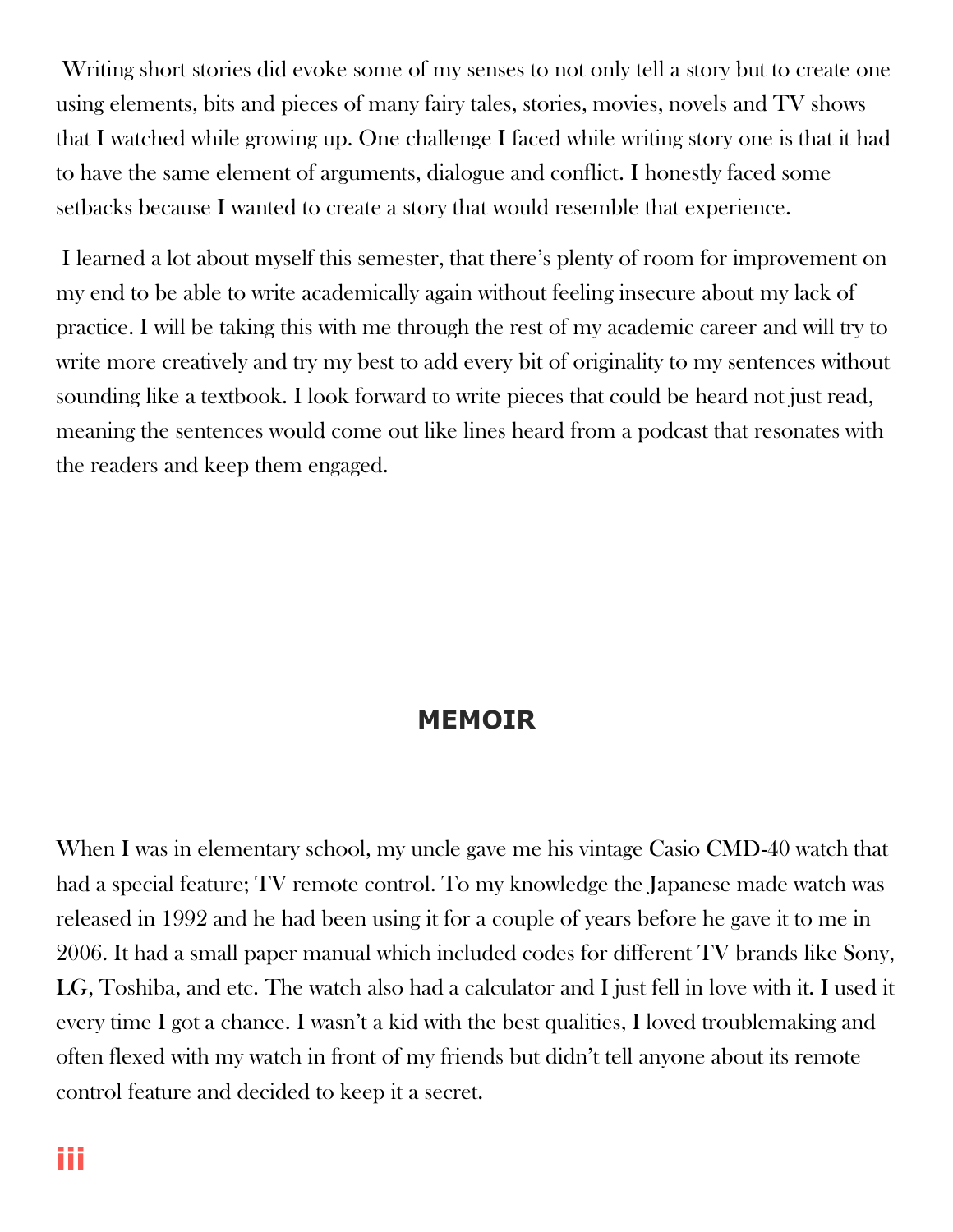I started pranking students at school by controlling TVs at the library and in class sessions. I switched channels, played with the volume and also powered them on and off. I memorized several 4-digit codes of common TV brands from its manual, and every time I had the chance I would get in the watch's settings to input the TV's code.

Every time I went to places like the hospital, a restaurant, a dental office or other places I would play with any TV screen and wildly confuse people which made me feel like I had a super power. I repeatedly pranked my siblings and family members and even made some of them believe there was a ghost in the house. It lasted a while with me all the way in till its 10 year battery expired right after I ripped the wrist band in 2014 during a high school soccer game. I was going to repair it and change the battery but I decided to give it a break and add it to my collection of valuable items. I still cherish the funny memories I made with my family and friends that I pranked with this watch.

## **SHORT STORY**

Paul was a 37 year old hard working husband and father of 2 girls. He owned and worked at his small coffee shop located in front of a train station, where he worked in the morning and sometimes in the evening when his employee calls out. He closed the shop around 8 pm, and usually stayed there a little longer to clean and do some maintenance. The neighborhood he worked at gets real dark and quiet at night as nearby businesses and establishments close and people start to go home from work. The coffee shop however looked pretty luminous on that block, its recent renovation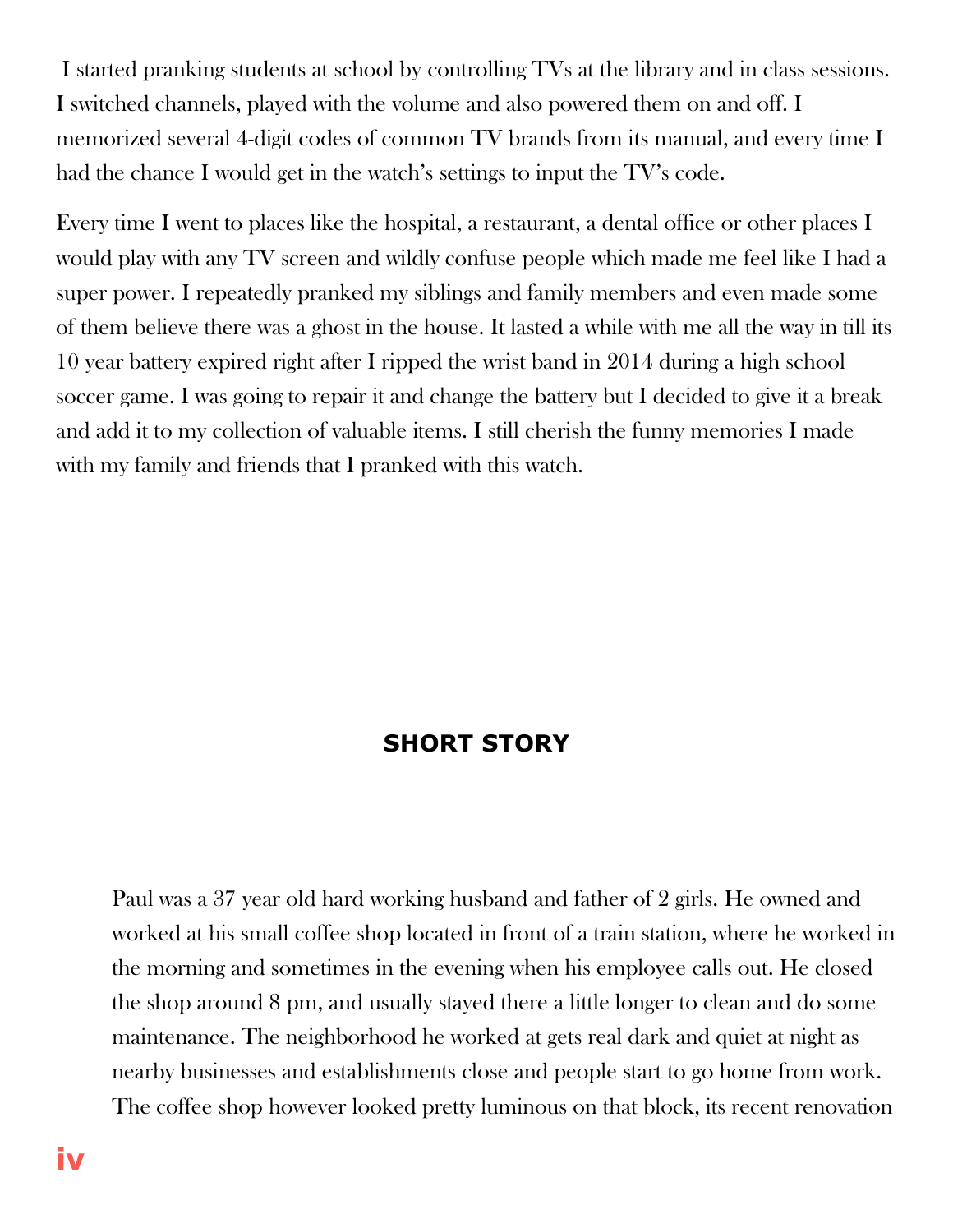gave it a classy look. It was a small place with four tables and 8 seats and the counter was on the right side of the shop along with brewing equipment and a small countertop showcase that displayed variety of cheese cakes and pies.

One day Paul was running a little late because he couldn't close the batch on the POS terminal due to connection issues. It was already an hour after he closed and he was still trying to at least open the cash drawer manually and take the cash out. He started digging among his multiple keys and keychains in the drawer and tried one key after another until he finally managed to open the cash drawer. He looked at his wrist watch with relief, it was already 9:45 pm "Now how can I explain this to her." he mumbled to himself referring to his wife who usually expects him to be home earlier. Suddenly out of the blue, a young teenage boy ran towards the storefront entrance and started to bang on the door while crying he and yelling hysterically "THEY'RE TRYING TO KILL ME! THEY'RE GOING TO KILL ME! PLEASE! PLEASE! LET ME HIDE!!". Paul then jumped over the counter and instantly opened the door, grabbed the boy in then locked the door and turned off the lights. They hid behind the front counter while staring through the front shelves.

Moments later, three men appeared to be running out of the train station, they stopped to check the storefronts and walked around for 10 seconds and then ran across the street to another direction. Paul sighed in relief then asked the boy "Are you ok?'' while turning to face him only to find him smiling while pointing a pistol towards Paul. The boy whispered "Shhh, don't make a sound, just put the cash in the bag"

#### **POEM**

**v**